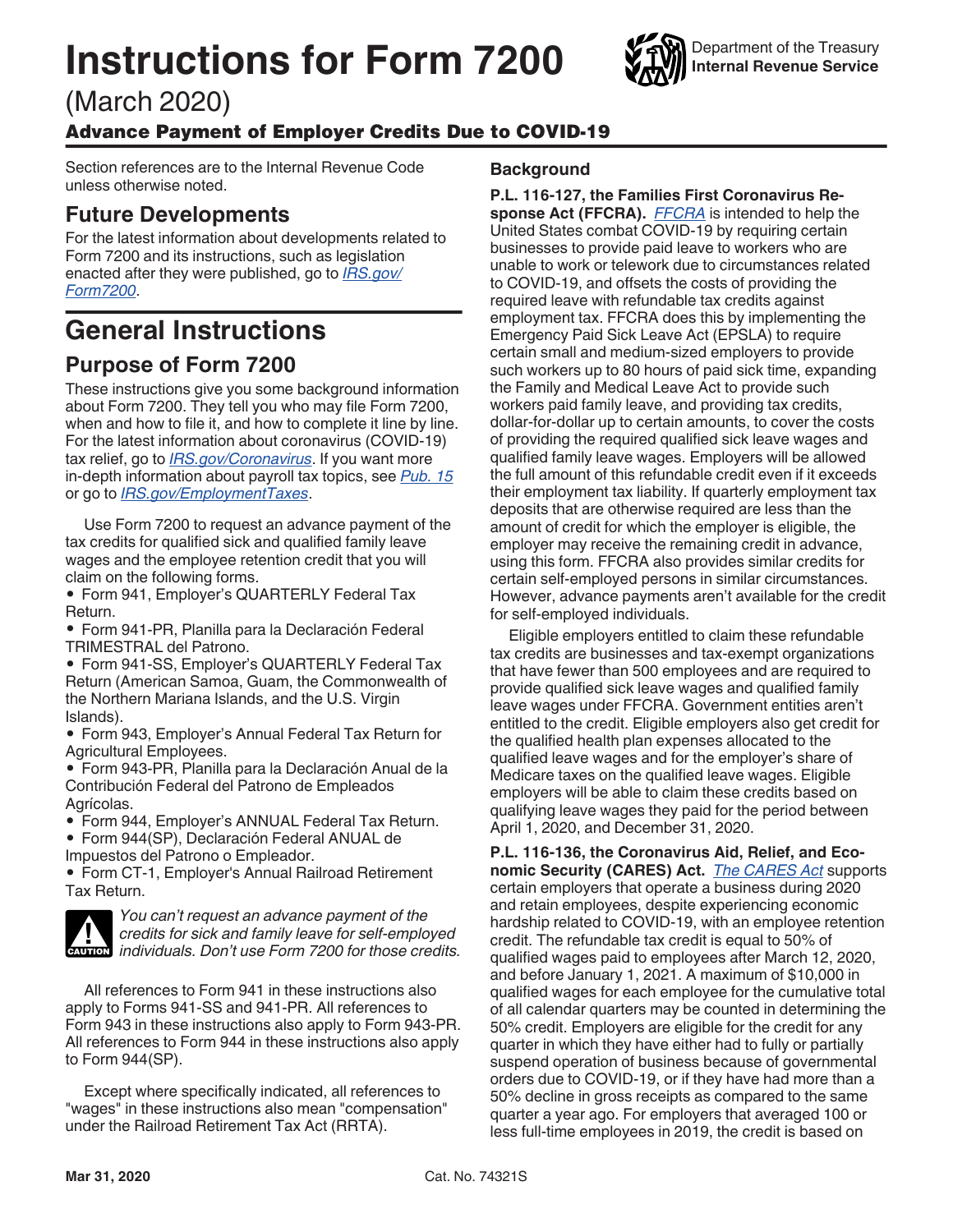<span id="page-1-0"></span>the qualified wages paid to all employees during these periods. For employers that averaged more than 100 full-time employees in 2019, the credit is based on qualified wages paid to those employees not providing services due to the suspension of operations or decline in gross receipts. Qualified wages include qualified health plan expenses allocated to the qualified wages. Qualified wages don't include wages for which the employer receives a credit for sick or family leave under FFCRA. Employers who receive a Small Business Interruption Loan under the CARES Act can't claim the employee retention credit. Government entities aren't entitled to the credit.

**Advance payment for the tax credit for qualified leave wages and the employee retention credit using Form 7200.** When employers pay their employees, they're required to withhold federal income tax and the employees' share of social security and Medicare taxes. Employers are required to deposit these taxes, along with their employer share of social security and Medicare taxes, with the IRS and file employment tax returns (Form(s) 941, 943, 944, or CT-1) with the IRS. Eligible employers who pay qualified sick and family leave wages or qualified wages eligible for the employee retention credit should retain an amount of the employment taxes equal to the amount of qualified sick and family leave wages (plus certain related health plan expenses and the employer's share of the Medicare taxes on the qualified leave wages) and their employee retention credit, rather than depositing these amounts with the IRS. The employment taxes that are available for the credits include withheld federal income tax, the employee share of social security and Medicare taxes, and the employer share of social security and Medicare taxes with respect to all employees. If there aren't sufficient employment taxes to cover the cost of qualified sick and family leave wages (plus the qualified health expenses and the employer share of Medicare tax on the qualified leave wages) and the employee retention credit, employers can file Form 7200 to request an advance payment from the IRS. Don't reduce your deposits and request advance credit payments for the same expected credit. You will need to reconcile your advance credit payments and reduced deposits on your employment tax return.

**Examples.** If an employer is entitled to a credit of \$5,000 for qualified sick leave wages, certain related health plan expenses, and the employer's share of Medicare tax on the leave wages and is otherwise required to deposit \$8,000 in employment taxes, the employer could reduce its federal employment tax deposits by \$5,000. The employer would only be required to deposit the remaining \$3,000 on its next regular deposit date. For information about additional relief that may be available to employers that allows them to delay the deposit of certain employment taxes, go to *[IRS.gov/](https://www.irs.gov/coronavirus) [Coronavirus](https://www.irs.gov/coronavirus)*.

If an employer is entitled to an employee retention credit of \$10,000 and was required to deposit \$8,000 in employment taxes, the employer could retain the entire \$8,000 of taxes as a portion of the refundable tax credit it is entitled to and file a request for an advance payment for the remaining \$2,000 using Form 7200.

*More information.* The IRS will publish information and guidance about tax relief related to COVID-19. For the latest information about COVID-19 tax relief, including Frequently Asked Questions, go to *[IRS.gov/Coronavirus](https://www.irs.gov/coronavirus)*.

### **Who May File Form 7200?**

Employers that file Form(s) 941, 943, 944, or CT-1 may file Form 7200 to request an advance payment of the tax credit for qualified sick and family leave wages and the employee retention credit. You will need to reconcile any advance credit payments and reduced deposits on your employment tax return(s) that you will file for 2020. No employer is required to file Form 7200. As described earlier under *[Background](#page-0-0)*, instead of filing Form 7200, you should first reduce your employment tax deposits to account for the credits. You can request the amount of the credit that exceeds your reduced deposits by filing Form 7200 or waiting to get a refund when you claim the credits on your employment tax return.

#### **Employment Tax Return Filed by a Third-Party Payer**

If you're the common-law employer of the individuals that are paid qualified sick or family leave, or wages qualifying for the employee retention credit, you're entitled to the credit for the sick and family leave wages or the employee retention credit, regardless of whether you use a third-party payer (such as a payroll service provider, professional employer organization (PEO), certified professional employer organization (CPEO), or Section 3504 Agent) to report and pay your federal employment taxes. The third-party payer isn't entitled to the credits with respect to the wages it remits on your behalf (regardless of whether the third party is considered an "employer" for other purposes).

Section 3504 Agents and CPEOs must currently complete Schedule R (Form 941), Allocation Schedule for Aggregate Form 941 Filers, when filing an aggregate Form 941, or Schedule R (Form 943), Allocation Schedule for Aggregate Form 943 Filers, when filing an aggregate Form 943. If you're a client of a Section 3504 Agent or CPEO, you're entitled to request the advance payment of the credits on Form 7200 even though your employment tax return information is included on the aggregate employment tax return filed by the Section 3504 Agent or CPEO. However, you will need to provide your Section 3504 Agent or CPEO with copies of the Form(s) 7200 that you submitted so they can reconcile the credits on the aggregate employment tax return.

If you're a client of a Non-Certified PEO (a PEO that pays wages to individuals as part of the services provided to a client pursuant to a service agreement, such as collecting, reporting, and/or paying or depositing employment taxes), and you're otherwise entitled to request the advance payment of the credits on Form 7200, you may still request the advance even though your employment tax return information is included on the aggregate employment tax return filed by the Non-Certified PEO. You will need to provide your Non-Certified PEO with copies of the Form(s) 7200 that you submitted so they can reconcile the credits on the aggregate employment tax return using Schedule R (Form 941).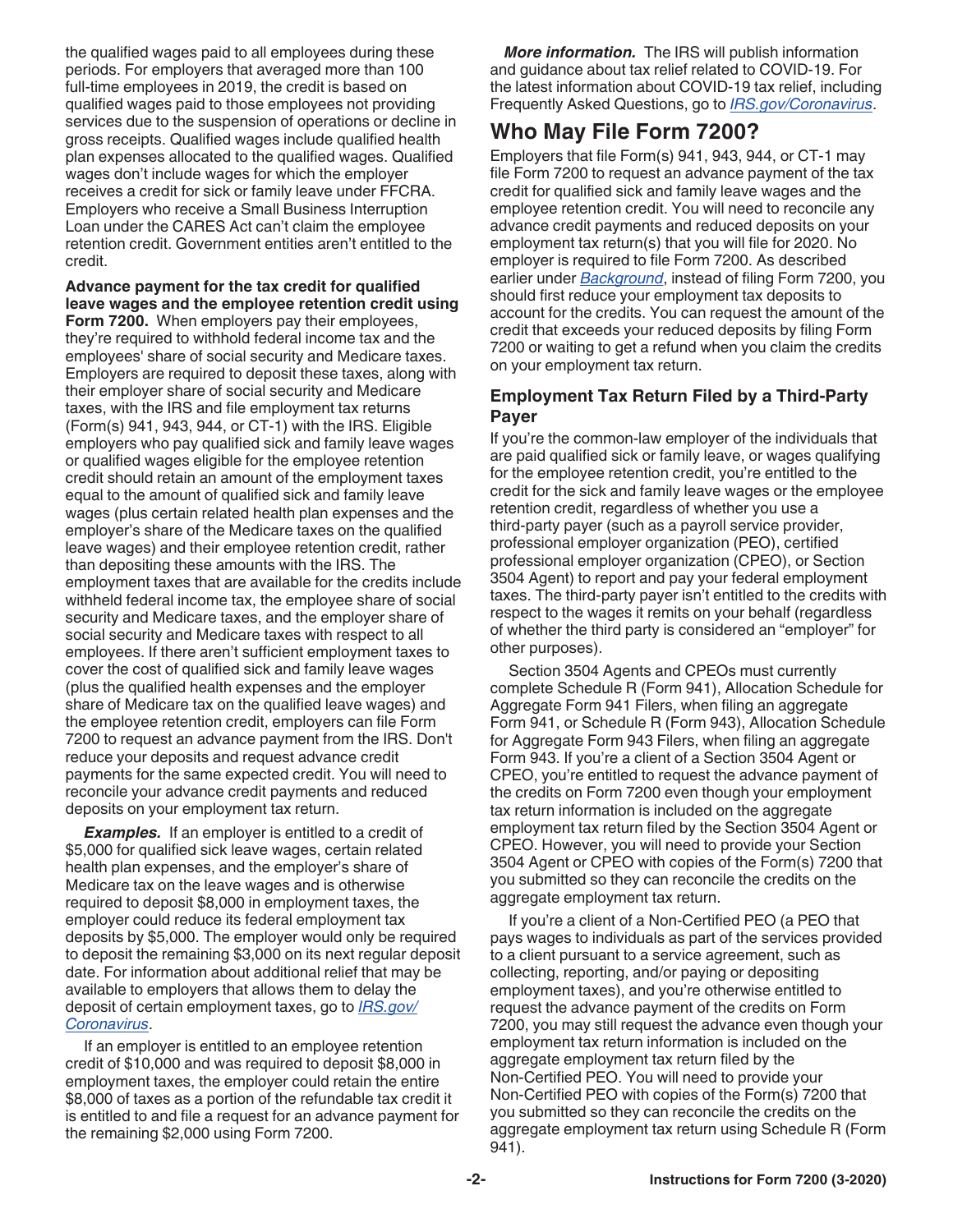### <span id="page-2-0"></span>**Correcting Form 7200**

You can't file a corrected Form 7200. If you made an error on Form 7200, the error will be corrected when you file your Form(s) 941, 943, 944, or CT-1 for 2020.

### **When May You File?**

The employer tax credits for qualified sick leave wages and qualified family leave wages apply to those wages paid for the period from April 1, 2020, to December 31, 2020.

The employer tax credit for qualified wages for retention of employees during suspension of operations due to a government order or due to a significant decline in gross receipts applies to those wages paid after March 12, 2020, and before January 1, 2021. The credit due to a significant decline in gross receipts is available for the period beginning with any quarter in which your gross receipts are less than 50% of what they were in the same calendar quarter in 2019 and ending with the quarter that follows the first quarter beginning after the quarter in which your gross receipts were greater than 80% of what they were in the same calendar quarter in 2019.

You can file the form for an advance payment of the credits anticipated for a quarter at any time before the end of the month following the quarter in which you paid the qualified wages. If necessary, you can file Form 7200 several times during each quarter. Don't file Form 7200 after you file Form 941 for the fourth quarter of 2020, or file Form 943, 944, or CT-1 for 2020. Don't file the form to request an advance payment for any anticipated credit for which you already reduced your deposits.

# **How To File**

Fax your completed form to 855-248-0552.

### **Recordkeeping**

Keep all records of employment taxes for at least 4 years. These should be available for IRS review. Your records should include the following information.

• Documentation to show how you figured the amount of qualified sick and family leave wages eligible for the credit.

• Documentation to show how you figured the amount of the employee retention credit.

• Documentation to show how you figured the amount of qualified health plan expenses that you allocated to wages.

• Documentation to show how you determined that the employees were qualified to receive sick and family leave wages, including any additional information set out in Frequently Asked Questions or other guidance on IRS.gov.

• Documentation to show your eligibility for the employee retention credit based on suspension of operations or a significant decline in gross receipts.

• Copies of completed Form(s) 7200 you filed with the IRS.

# **Specific Instructions**

# **Enter Your Business Information**

Enter your name, trade name (if any), employer identification number (EIN), and address at the top of Form 7200. Make sure that they exactly match the name of your business and the EIN that the IRS assigned to your business. If you use a tax preparer to fill out Form 7200, make sure the preparer shows your business name exactly as it appeared when you applied for your EIN. Leave the "Trade name" line blank if it is the same as your "Name." If mail isn't delivered to your street address, enter your P.O. box number. Don't abbreviate the name of a foreign country.

If you use a third-party payer, enter the name and EIN of the third-party payer. See *[Employment Tax Return](#page-1-0) [Filed by a Third-Party Payer](#page-1-0)*, earlier.

**Applicable calendar quarter.** Check the box to indicate the applicable calendar quarter of 2020 for which you're filing Form 7200. If you file an annual employment tax return (Form 943, 944, or CT-1), you should still check the box to indicate the applicable calendar quarter of 2020 in which the wages are paid.

### **Part I: Tell Us About Your Employment Tax Return**

### **Lines A–D**

Line A. Check the box to tell us which employment tax return you file or will file for 2020.

**Line B.** Tell us if you're a new business that started on or after January 1, 2020. If you're a new business that hasn't yet filed an employment tax return, you may skip line C. If you've already filed Form 941, Form 941-PR, or Form 941-SS for at least one quarter of 2020, you must complete line C.

**Line C.** Enter the amount reported on line 2, Wages, tips, and other compensation, of your most recently filed Form 941. The IRS will use this information to verify that the credit is being paid to the correct employer. If your wages are reported on Schedule R (Form 941), enter the wages reported by your third-party payer for your EIN on its most recently filed Schedule R (Form 941), column (c). If your wages are reported on Schedule R (Form 943), enter the social security tax reported by your third-party payer for your EIN on its most recently filed Schedule R (Form 943), column (c). See *[Employment Tax Return Filed by a](#page-1-0)* 

*[Third-Party Payer](#page-1-0)*, earlier. If you file a different employment tax return, report the amount from your most recently filed return as follows.

• Form 941-PR, line 5a, Salarios sujetos a la contribución

al Seguro Social. Enter the amount reported in columna 1.

• Form 941-SS, line 5a, Taxable social security wages. Enter the amount reported in column 1.

• Form 943, line 2, Total wages subject to social security tax.

• Form 943-PR, line 2, Total de salarios sujetos a la contribución al Seguro Social.

• Form 944, line 1, Wages, tips, and other compensation.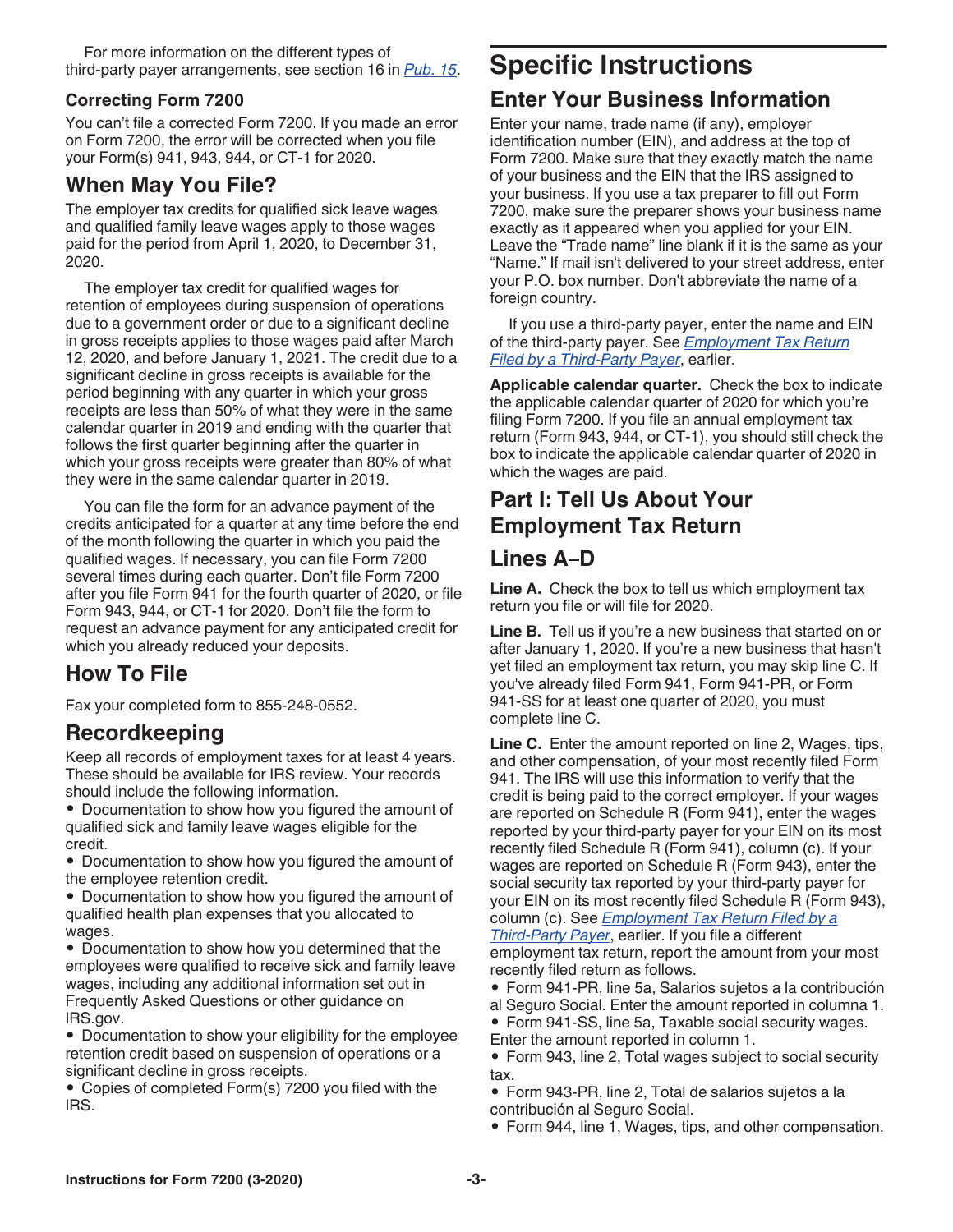• Form 944(SP), line 1, Salarios, propinas y otras remuneraciones.

• Form CT-1, line 1, Tier 1 employer tax—compensation (other than tips and sick pay). Enter the amount reported in the *Compensation* column.

**Line D.** Enter the total number of employees you have.

If you have 500 or more employees, you're not eligible to claim the credit for qualified paid sick and family leave wages.

Your employee retention credit may be limited based on the number of employees you have; see the *Line 1*  instructions below for more information.

Also see *[IRS.gov/Coronavirus](https://www.irs.gov/coronavirus)* for more information.

### **Part II: Enter Your Credits and Advance Requested**

### **Lines 1–8**

*The amounts entered on lines 1, 2, 3, 5, and 6 are cumulative totals for the quarter. For example, if*  **z** cumulative totals for the quarter. For example, if you file Form 7200 on April 24, 2020, because you *have a \$7,000 employee retention credit to report on line 1 and reduced deposits of \$4,000 to account for the credit (line 5), but you previously filed a Form 7200 on April 10, 2020, that reported \$5,000 on line 1 and reduced deposits of \$3,500 on line 5, the Form 7200 you file on April 24, 2020, will report \$12,000 on line 1, \$7,500 on line 5, and \$1,500 on line 6 (advance from Form 7200, line 8, filed April 10). The advance payment requested (line 8) on April 24 is \$3,000. If you later file another Form 7200 to request an advance payment of any leave credits on lines 2 and 3, you must still enter your cumulative totals for the quarter on lines 1, 2, 3, 5, and 6 even if you're not reporting any new amount for the employee retention credit on line 1.*

**Line 1.** Enter 50% of the amount of the qualified wages you paid to your employees so far in the current quarter. If you paid any qualified wages between March 13, 2020, and March 31, 2020, include 50% of those wages together with 50% of any qualified wages paid during the second quarter for the second-quarter total to enter on line 1. Only enter 50% of the qualified wages; don't enter the full amount. Qualified wages may not exceed 50% of \$10,000 (\$5,000) for any employee for all quarters. You may not know you have qualified wages entitling you to the employee retention credit until you have determined you have had a significant decline in gross receipts compared to the same quarter in 2019.

Qualified wages are wages for social security and Medicare tax purposes paid to certain employees during a quarter in which your operations are suspended due to a government order or during a quarter in which you have had a significant decline in gross receipts. The law provides that the significant decline in gross receipts is the period beginning with any quarter in which your gross receipts are less than 50% of what they were in the same calendar quarter in 2019 and ending with the quarter that follows the first quarter beginning after the quarter in which your gross receipts were greater than 80% of what they were in the same calendar quarter in 2019. New

employers that didn't carry on a trade or business in 2019 should see Frequently Asked Questions on IRS.gov for more information.

The wages considered in calculating your credit depend on the size of your workforce. Eligible employers that had an average number of 100 or less full-time employees during 2019 count wages paid to all their employees. Eligible employers that had an average number of more than 100 full-time employees in 2019 may count only wages paid to employees that didn't provide services due to the suspension or significant decline in gross receipts and only wages that don't exceed what the employer would have paid that employee for working for the same amount of time during the prior 30 days.

Qualified wages also include certain health plan expenses allocable to the wages. See *[Credit for certain](#page-4-0)  [health plan expenses](#page-4-0)*, later. Qualified wages don't include wages included on line 2 or line 3 for a credit for sick or family leave. Finally, you can't include wages paid to employees for whom you will take a work opportunity tax credit during this quarter. For more information about the work opportunity tax credit, go to *[IRS.gov/WOTC](https://www.irs.gov/wotc)*.

**Line 2.** Enter the qualified sick leave wages you paid so far in the current quarter. You may add to this line your cost of maintaining health insurance coverage for the employee during the sick leave period (see *[Credit for](#page-4-0) [certain health plan expenses](#page-4-0)*, later), and you may also add to this line the employer's share of Medicare taxes on the qualified sick leave wages paid. Qualified sick leave wages are the wages required to be paid under the EPSLA.

*Emergency Paid Sick Leave Act (EPSLA).* The EPSLA requires employers with less than 500 employees to provide paid sick leave to employees unable to work or telework because the employee:

1. Is subject to a federal, state, or local quarantine or isolation order related to COVID-19;

2. Has been advised by a health care provider to self-quarantine due to concerns related to COVID-19;

3. Is experiencing symptoms of COVID-19 and seeking a medical diagnosis;

4. Is caring for an individual subject to an order described in (1) or who has been advised as described in  $(2);$ 

5. Is caring for a child if the school or place of care has been closed, or the childcare provider is unavailable, due to COVID-19 precautions; or

6. Is experiencing any other substantially similar condition specified by the U.S. Department of Health and Human Services.

*Limits on qualified sick leave wages.* The EPSLA provides different limitations for different circumstances under which qualified sick leave wages are paid. For paid sick leave qualifying under (1), (2), or (3) above, the amount of qualified sick leave wages taken into account for the credit is determined at the employee's regular rate of pay, but the wages may not exceed \$511 for any day (or portion of a day) for which the individual is paid sick leave. For paid sick leave qualifying under (4), (5), or (6) above, the amount of qualified sick leave wages taken into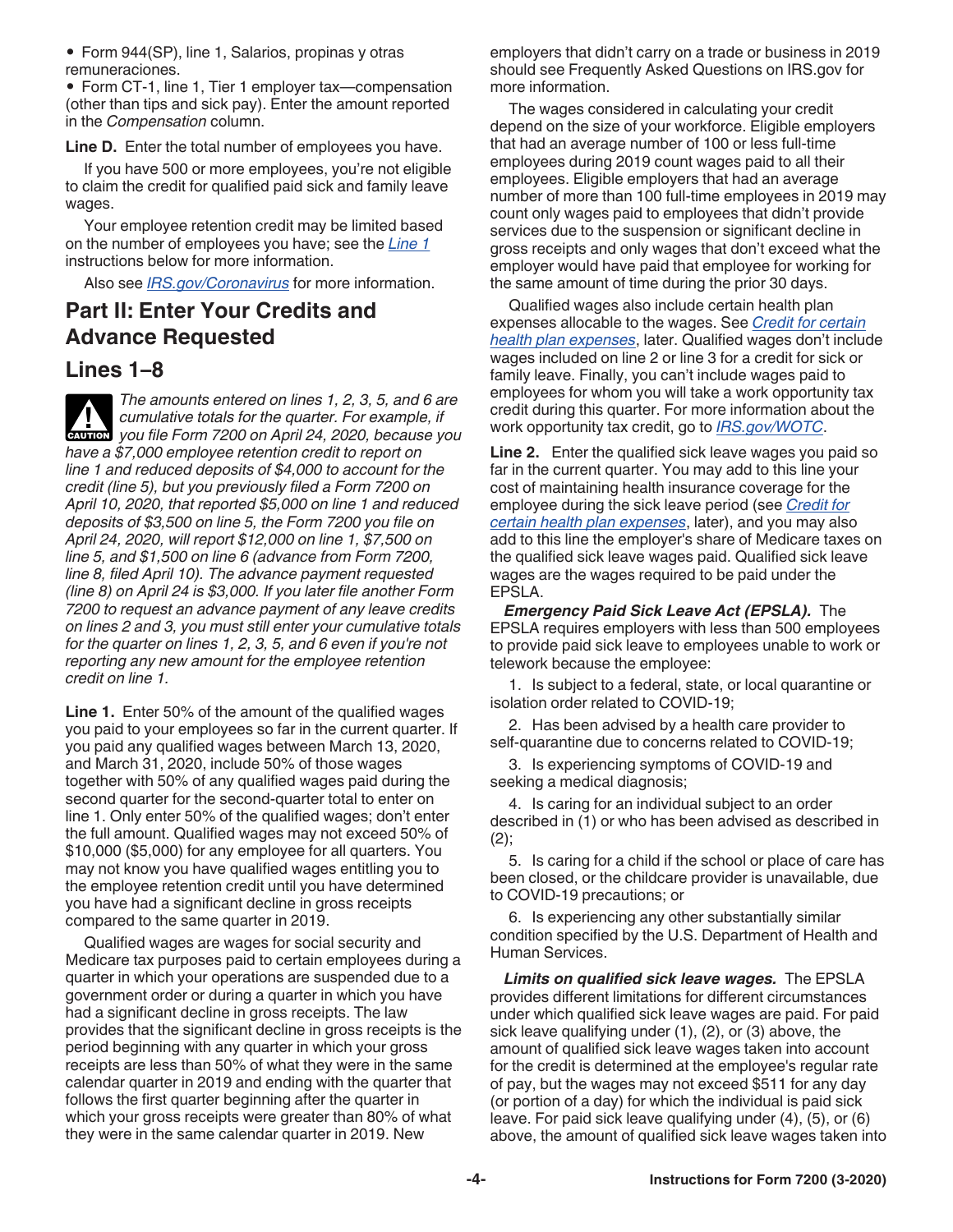<span id="page-4-0"></span>account is determined at two-thirds the employee's regular rate of pay, but the wages may not exceed \$200 for any day (or portion of a day) for which the individual is paid sick leave. The EPSLA also limits each individual to a maximum of up to 80 hours of paid sick leave for the year. Therefore, the maximum amount of paid sick leave wages eligible for the credit for the year can't exceed \$5,110 for an employee for leave under (1), (2), or (3), and it can't exceed \$2,000 for an employee for leave under (4), (5), or (6). For more information from the Department of Labor on these requirements and limits, see *[DOL.gov/](https://www.dol.gov/agencies/whd/pandemic) [agencies/whd/pandemic](https://www.dol.gov/agencies/whd/pandemic)*.

**Line 3.** Enter the qualified family leave wages you paid so far in the current quarter. You may add to this line your cost of maintaining health insurance coverage for the employee during the family leave period (see *Credit for certain health plan expenses*, later), and you may also add to this line the employer's share of Medicare taxes on the qualified family leave wages paid. Qualified family leave wages are the wages required to be paid under the Emergency Family and Medical Leave Expansion Act.

*Emergency Family and Medical Leave Expansion*  Act. The Emergency Family and Medical Leave Expansion Act requires employers with less than 500 employees to provide public health emergency leave under the Family and Medical Leave Act of 1993 to an employee who has been employed for at least 30 calendar days. The requirement to provide leave generally applies when an employee is unable to work or telework due to the need to care for a child under age 18 because the school or place of care has been closed, or the childcare provider is unavailable, due to a public health emergency.

The first 10 days for which an employee takes leave may be unpaid. During this period, employees may use other forms of paid leave, such as qualified sick leave, accrued sick leave, annual leave, or other paid time off. After an employee takes leave for 10 days, the employer must provide the employee paid leave (that is, qualified family leave wages) for up to 10 weeks. For more information from the Department of Labor on these requirements, possible exceptions, and the limitations discussed below, see *[DOL.gov/agencies/whd/pandemic](https://www.dol.gov/agencies/whd/pandemic)*.

*Rate of pay and limit on wages.* The rate of pay must be at least two-thirds of the employee's regular rate of pay (as determined under the Fair Labor Standards Act of 1938), multiplied by the number of hours the employee otherwise would have been scheduled to work. The qualified family leave wages can't exceed \$200 per day or \$10,000 in the aggregate per employee for the year.

**Credit for certain health plan expenses.** The credit for qualified sick leave wages and qualified family leave wages is increased to cover the qualified health plan expenses that are properly allocable to the qualified wages for which the credit is allowed. Qualified wages for purposes of the employee retention credit also include certain health plan expenses allocable to those wages. These qualified health plan expenses are amounts paid or incurred by the employer to provide and maintain a group health plan but only to the extent such amounts are excluded from the employees' income as coverage under

an accident or health plan. For more information, see Frequently Asked Questions on IRS.gov.

**Line 4.** Add lines 1, 2, and 3 and enter the result on line 4.

**Line 5.** Enter the amount by which you have already reduced your federal employment tax deposits for the credit for qualified leave wages (and certain health expenses and the employer's share of Medicare tax on the qualified leave wages) and the employee retention credit for this quarter. If you don't enter this amount, or you enter the incorrect amount, you may have an underpayment when you file your employment tax return.

**Line 6.** Enter the amount of any advances that you applied for on previous filings of this form for this quarter. If you don't enter this amount, or you enter the incorrect amount, you may have an underpayment when you file your employment tax return.

**Line 7.** Add lines 5 and 6 and enter the result on line 7.

**Line 8.** Subtract line 7 from line 4 and enter the amount on line 8. If the amount is zero or less, don't file this form; you're not eligible to receive an advance. You will need to report the amount of the advance that you request on your employment tax return for the return period, as well as the amounts that you requested on line 8 of other Forms 7200 that you file during the return period.

*We will apply any advance requested to any past due tax account that is shown in our records*  **due tax account that is shown in our records**<br> **CAUTION** under your EIN before paying the advance you *requested.*

### **Third-Party Designee**

If you want to allow an employee, a paid tax preparer, or another person to discuss your Form 7200 with the IRS, check the "Yes" box in the *Third-Party Designee* section. Enter the name, phone number, and the five-digit personal identification number (PIN) of the specific person to speak with—not the name of the firm that prepared Form 7200. The designee may choose any five numbers as his or her PIN.

By checking "Yes," you authorize the IRS to talk to the person you named (your designee) about any questions we may have while we process your Form 7200. You also authorize your designee to do all of the following.

• Give us any information that is missing from your Form 7200.

• Call us for information about processing your Form 7200.

• Respond to certain IRS notices that you've shared with your designee about math errors and Form 7200 preparation. The IRS won't send notices to your designee.

You're not authorizing your designee to bind you to anything (including additional tax liability) or to otherwise represent you before the IRS. If you want to expand your designee's authorization, see Pub. 947.

The authorization will automatically expire after 1 year. If you or your designee wants to terminate the authorization, write to the IRS office for your location using the *Without a payment* address in the instructions for your employment tax return.